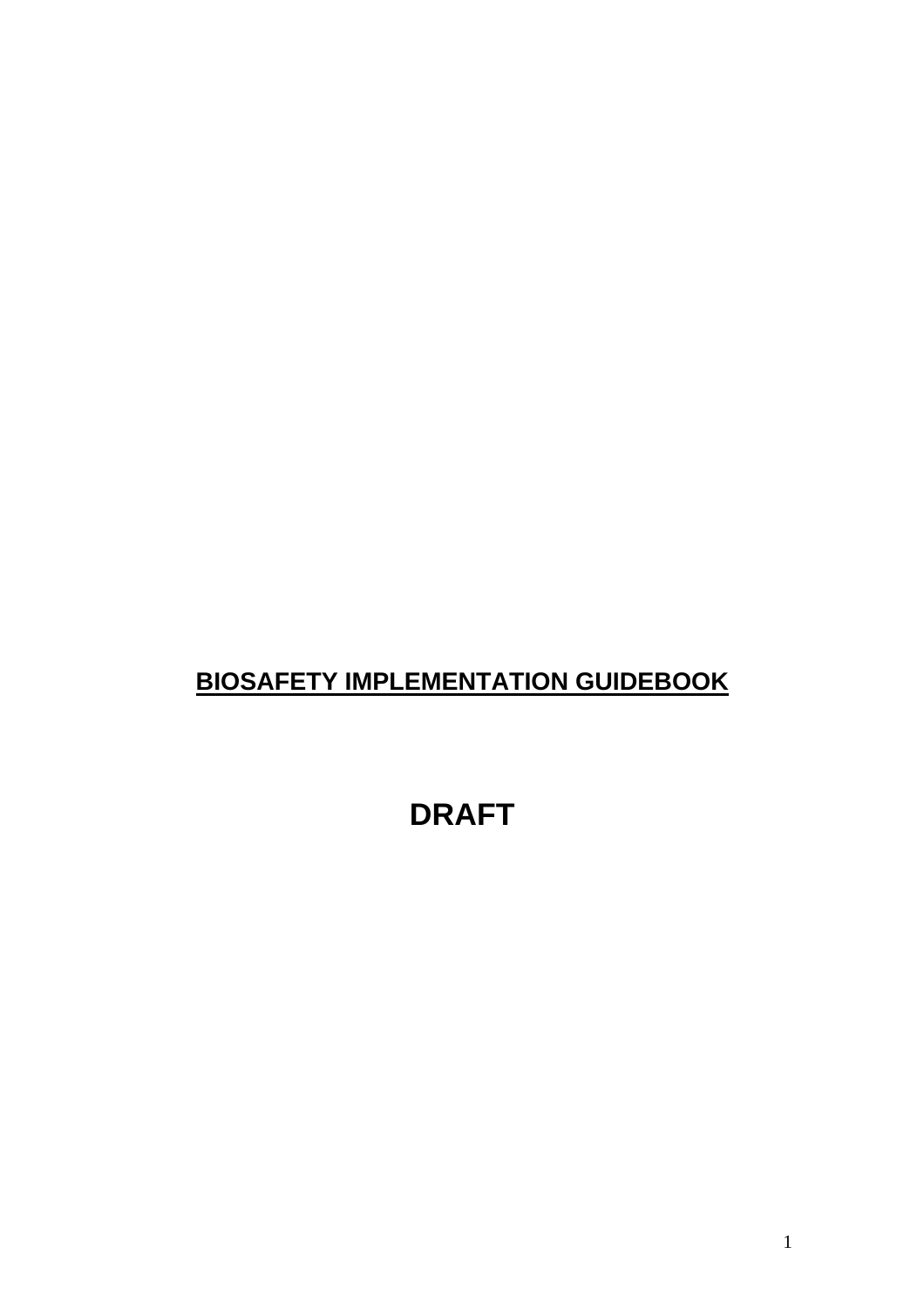## **TABLE OF CONTENTS**

**1. - INTRODUCTION** 

**2. - DEFINITION OF CONCEPTS** 

**3. – OBJECTIVES OF THE PROPOSAL** 

**4. – FIELD OF APPLICATION** 

**5. – REGULATIONS IN FORCE IN THE FIELD OF BIOSAFETY** 

**6. – LEGAL BASE FOR THE PROPOSAL** 

**7. – ANALYSIS OF RISK FACTORS** 

**8. – BIOSAFETY PROGRAMME** 

**9. – NOTES FOR THE DEVELOPMENT OF THE ACTION PROCEDURE IN CASE OF BIOLOGICAL RISK** 

**10. - CONCLUSIONS** 

**BIBLIOGRAPHY** 

**ANNEX I** 

**ANNEX II**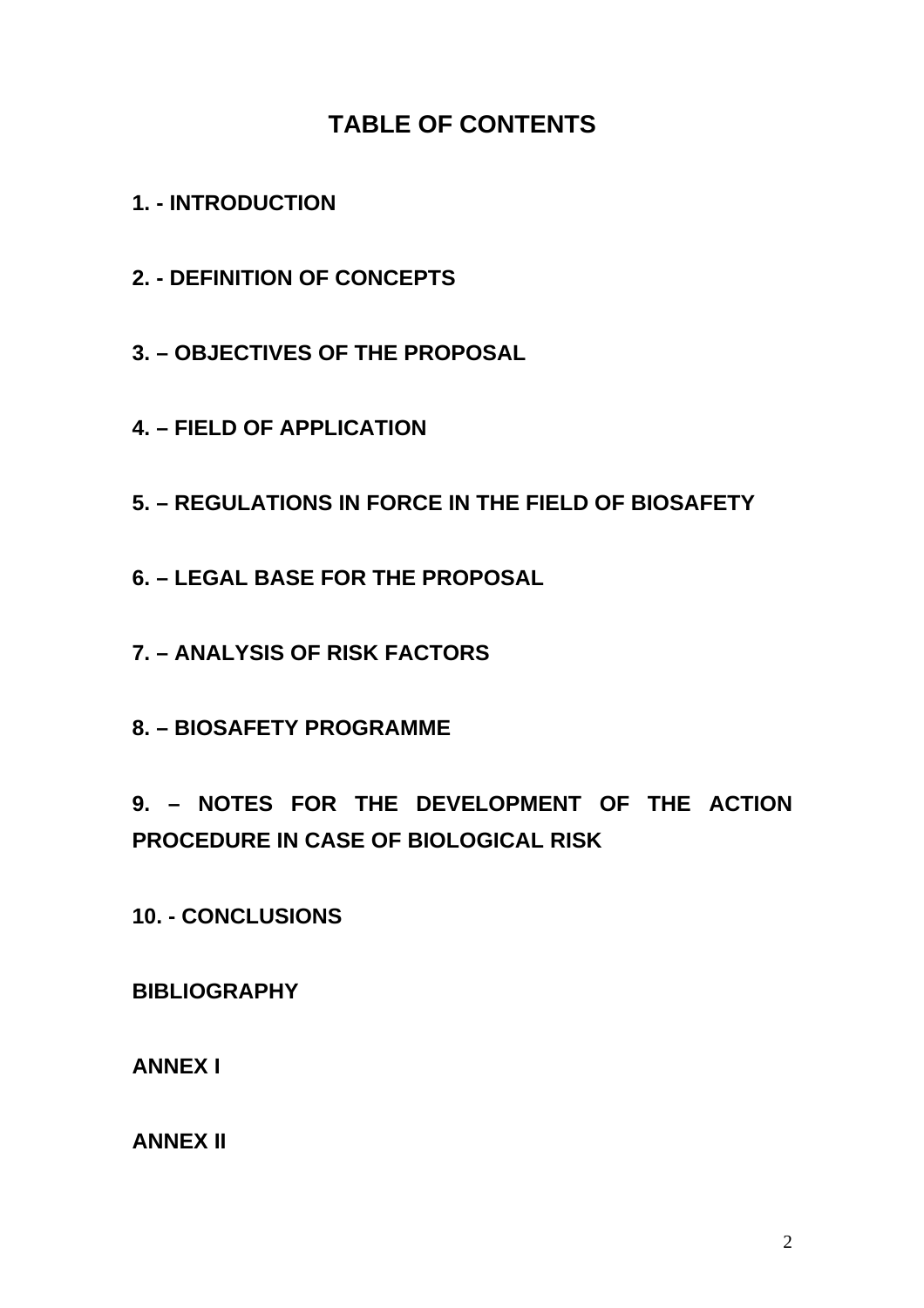### **1. - INTRODUCTION**

Sharps and needlestick injuries represent one of the most common serious risks for healthcare professionals throughout Europe, as well as a high cost for healthcare systems and society in general.

Healthcare personnel (nurses, physicians, surgeons, etc.), especially those involved in some specific departments and activities (emergency care, intensive care, surgical interventions, etc.) and non-healthcare personnel linked to this sector are often forced to face the risk of infection due to injuries caused by needlesticks and other sharps injuries (scalpels, suture equipment, etc.). The ensuing consequences can be serious and provoke dangerous diseases such as viral hepatitis or aids.

According to research, the number of needlestick injuries amounts to 1,200,000 cases per year in Europe.

In the community strategy for health and safety at work (2007-2012), the Commission announced its intention to continue its work to improve risk prevention, among other things, relative to needlestick infections, by consulting European social partners pursuant to Article 139 of the EC Treaty.

The European Parliament has expressed on several occasions its concerns for the health of healthcare personnel who manipulates contaminated needles.

The European Parliament resolution of 24 February 2005 on the promotion of health and safety at the workplace requests a review of Directive 2000/54/EC with a view to tackling risks stemming from the manipulation of needles and other medical sharp instruments.

On 6 July 2006, the European Parliament adopted a Resolution on the protection of European healthcare workers from blood-borne infections due to needlestick injuries. In this Resolution the Commission was urged to table –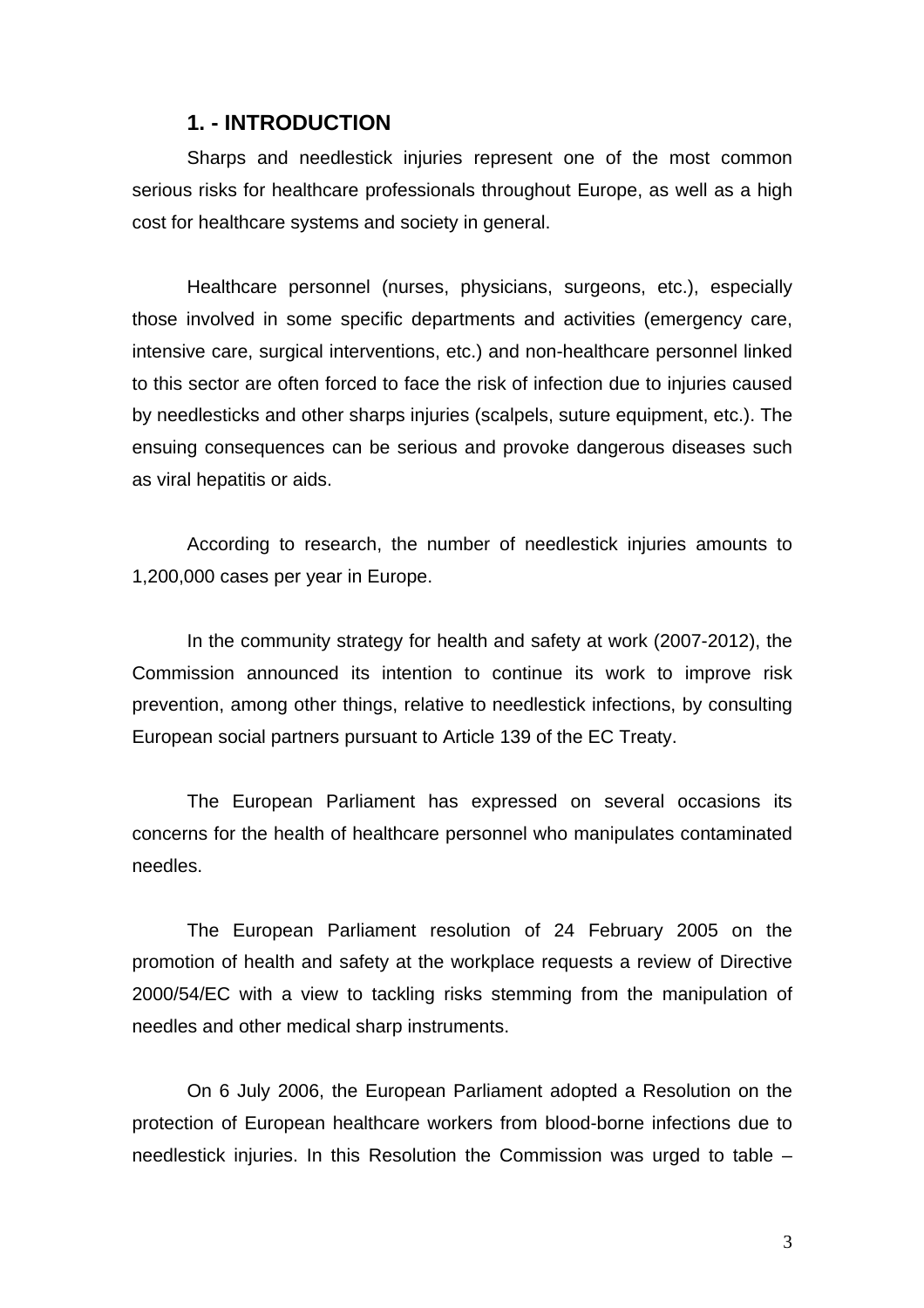pursuant to Articles 137 and 251 of the EC Treaty – a proposal for a legislative directive to amend Directive 2000/54/EC on biological agents at work.

According to Article 138, Part 1, of the EC Treaty the Commission shall promote the consultation of social partners at community level and adopt all the relevant measures to facilitate dialogue and monitor that both parties receive a balanced support. To this end, before tabling social policy proposals, the Commission shall consult employers and workers (i.e. European social partners) on the possible orientation of EU action and the content of the proposal under discussion. On the other hand Article 138, Part 4, of the EC Treaty establishes that social partners shall be able to inform the Commission about their will to start the process enshrined in Art. 139 of the EC Treaty which involves setting up a dialogue at community level that could lead to conventions and agreements.

On 21 December 2006, the Commission launched the first consultation phase with the European social partners. The second phase was launched on 20 December 2007.

In the consultation document social partners were asked to: 1) provide their opinion on the objectives and the content of the legislative and nonlegislative initiatives foreseen; 2) notify the Commission, if it is the case, their will to engage in negotiations pursuant to Article 138, Part 4, and Article 139 of the EC Treaty.

In a joint letter of 17 November 2008, EPSU (European Federation of Public Service Unions) and HOSPEEM (European Hospital and Healthcare Employers Association) informed the Commission about their intention to negotiate a framework agreement for the prevention of sharps injuries in the healthcare field.

Since the Commission fully acknowledges the autonomy of European social partners to negotiate issues that fall within their sphere of competence, the drafting of a legislative proposal for a directive aimed at amending Directive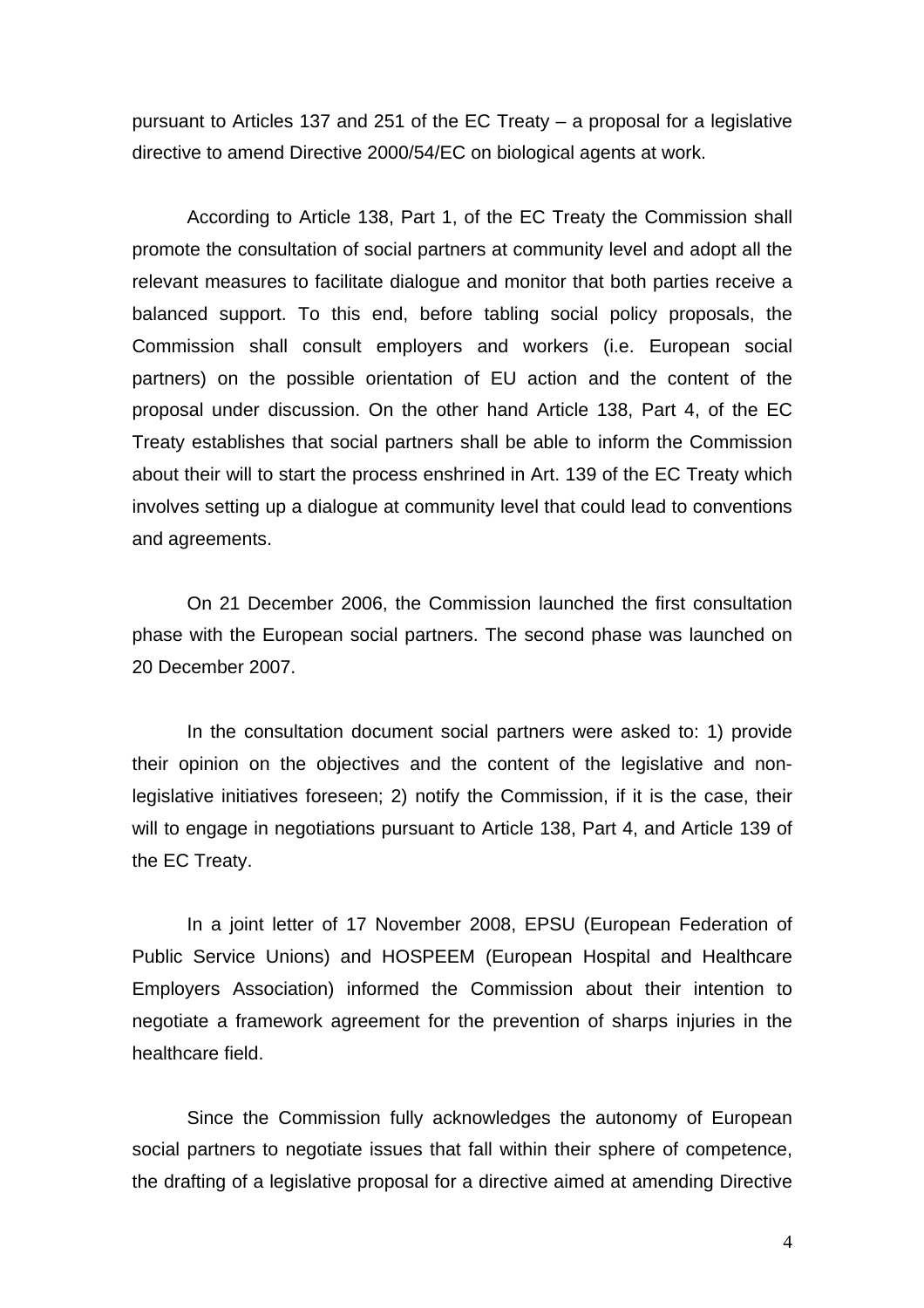2000/54/EC on biological agents at work was suspended while awaiting the outcome of the negotiations between the social partners.

On 2 June 2009, the social partners reached an Agreement.

On 17 July 2009, EPSU and HOSPEEM signed the text of a Framework Agreement for the Prevention of Sharps Injuries in the Healthcare Sector and informed the Commission about their will to submit it to the Council for decision pursuant to Article 139, Part 2, of the EC Treaty.

The actions undertaken are consistent with the EU public healthcare policy. The white paper «Together for health: a strategic approach for the EU (2008-2013) » highlights that patient safety is an important issue of concern. All measures aimed at protecting the health and safety of workers in the healthcare sector contribute to enhance the quality of the services rendered to patients and reduce the possibility of adverse effects derived from the healthcare received.

### **2. - DEFINITION OF CONCEPTS**

**2.1. - Biosafety:** set of rules or attitudes aimed at preventing accidents in the workplace and reducing potential occupational risks. It can also be defined as the set of preventive measures to be adopted by healthcare staff to avoid the transmission of occupational illnesses.

#### **2.2. - Occupational risk**

**2.2.1. - Risk**: the likelihood of an individual to suffer an injury, a disease or a related complication, or die as a consequence of the exposure to a risk factor.

**2.2.2. - Occupational risk**: the risk a worker is exposed to in his working facilities while performing his job.

The frequency of accidental exposures of healthcare workers and other related staff to infectious agents such as the Human Immunodeficiency Virus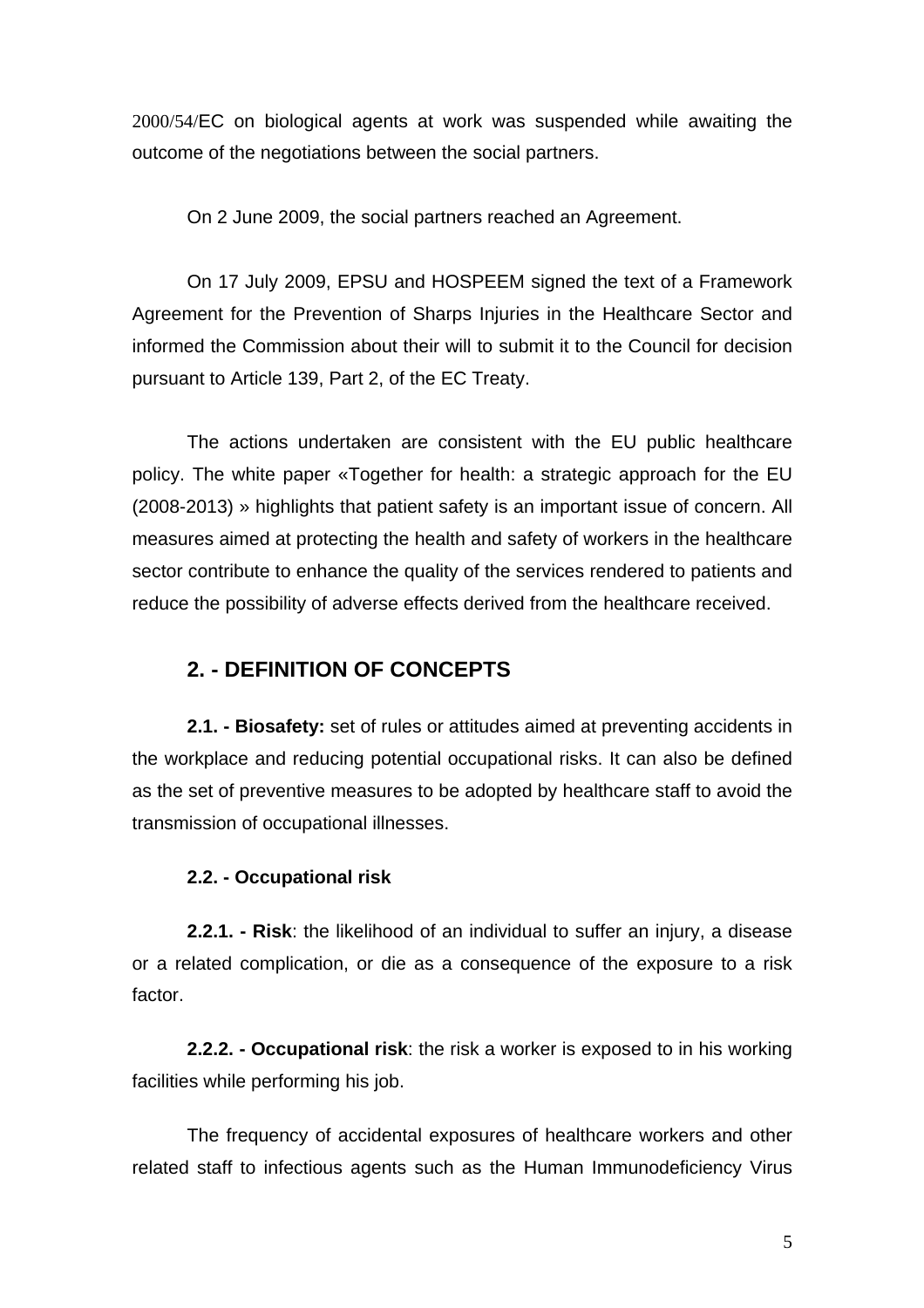(HIV), Hepatitis B and C virus (HBV and HCV) and other blood-borne illnesses or diseases transmitted through infected liquids depends on their activity, their attitude towards biosafety and the specific conditions of their work or the risk factors they are exposed to or their information or the education and training received in this field. The risk of transmission implies the presence of an infectious agent which is transmittable and triggers an organic response.

Therefore a third of the accidents reported occur when individuals try to reintroduce needles in a syringe or when they try to put them in the protective sheath. The other two thirds are caused by cuts, other types of injuries or mucocutaneous exposure.

**2.3. - Risk factors:** all the human elements, substances, procedures and actions relative to the working setting that some way or another put workers at risk of suffering an injury. These risk factors can be found at the source, the environment or in individuals themselves. Their main feature is that they can be brought under control.

**2.4. - Biological risk:** any accidental inoculation or contact of the skin or mucosa with blood, tissue or any other body fluid potentially infected with biological agents that workers could suffer while performing their work.

**2.5. - Preventive actions in the field of biological accidents:** action procedures established with a view to curbing or, given the case, eliminating biological accidents within the set of activities or measures that should be adopted and foreseen in all the activities of the company to avoid or reduce risks at work.

**2.6. - Safety products:** healthcare safety-engineered protection devices designed to eliminate or minimize biological accidents. Safety products have to comply with specific criteria.

**2.7. - Biological agent:** microorganisms, including those genetically modified, cell cultures and human endoparasites, capable of causing any type of infection, allergy or toxicity.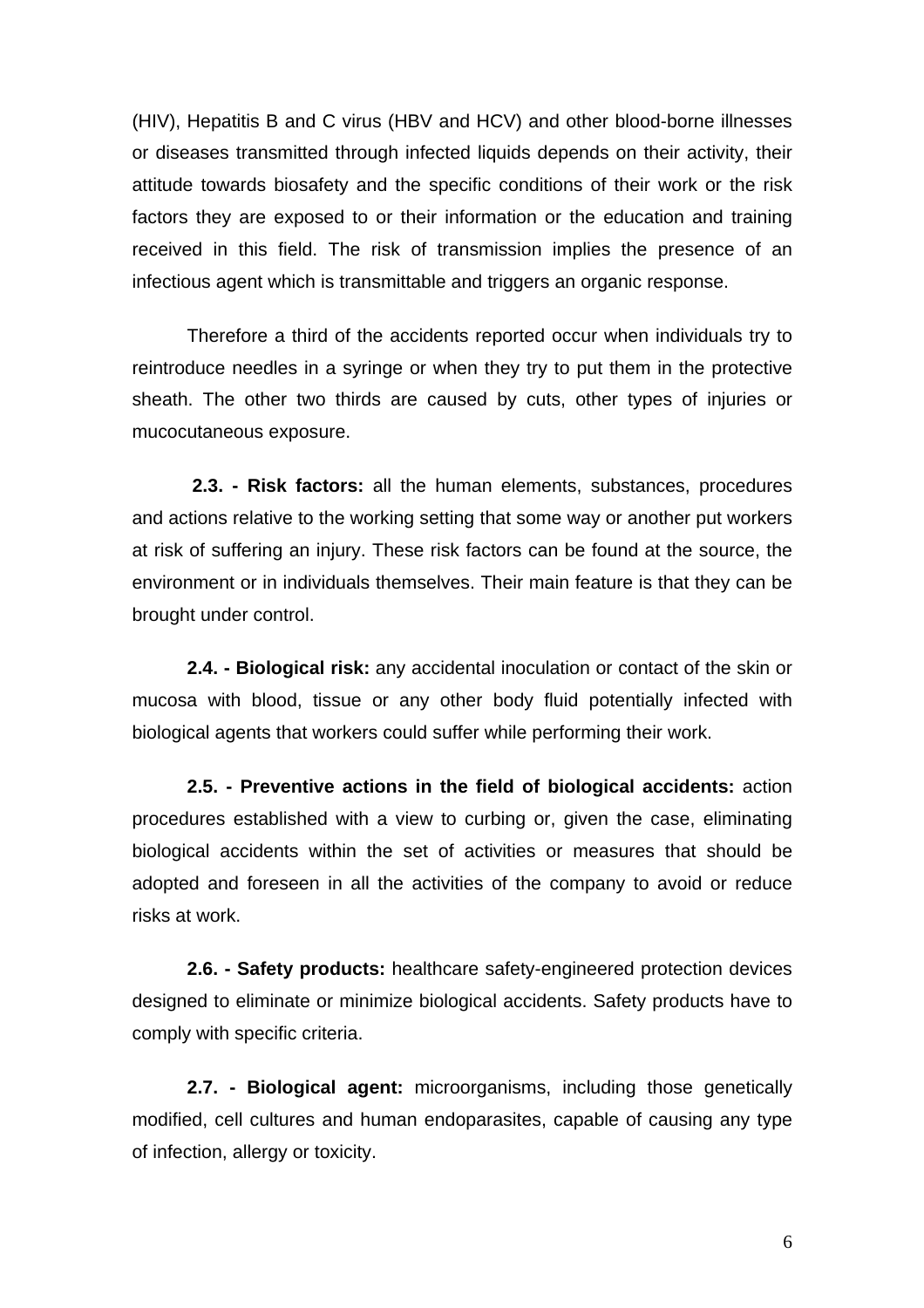**2.8. - Surveillance system for biological accidents:** a standardized, systematic and continuous register of data on biological accidents as well as its analysis, interpretation and use in order to plan, implement and assess programmes to prevent occupational risks.

### **3. - OBJECTIVES OF THE EUROPEAN PROPOSAL**

### **3.1. - MAIN OBJECTIVE**

To have the safest possible working environment as well as to prevent injuries caused by medical sharps including needlesticks to both healthcare and non-healthcare personnel, to protect the staff at risk in the healthcare sector and to curb, as a result, the economic cost derived from the occupational health and safety problems. This should also help to achieve the general objectives of the Lisbon Strategy on Growth and Employment, especially as regards economic growth and employment.

### **3.2. - SPECIFIC OBJECTIVES**

- To set up an Observatory on sharps injuries;

- To develop a biosafety best practices guidebook relative to the legislative implementation of the Council Directive on the Prevention of Sharps Injuries;

- To provide guidance and assistance to Member States with a view to adopting the most appropriate method and legislative text for the implementation of the Directive;

- To try to ensure that the guidelines linked to the Directive are phrased so as to ensure the biggest impact on the largest possible number of workers and sectors;

- To ensure that best practices regarding sharps injuries, in the interest of the health and safety of all workers, are expanded beyond the healthcare system whenever possible;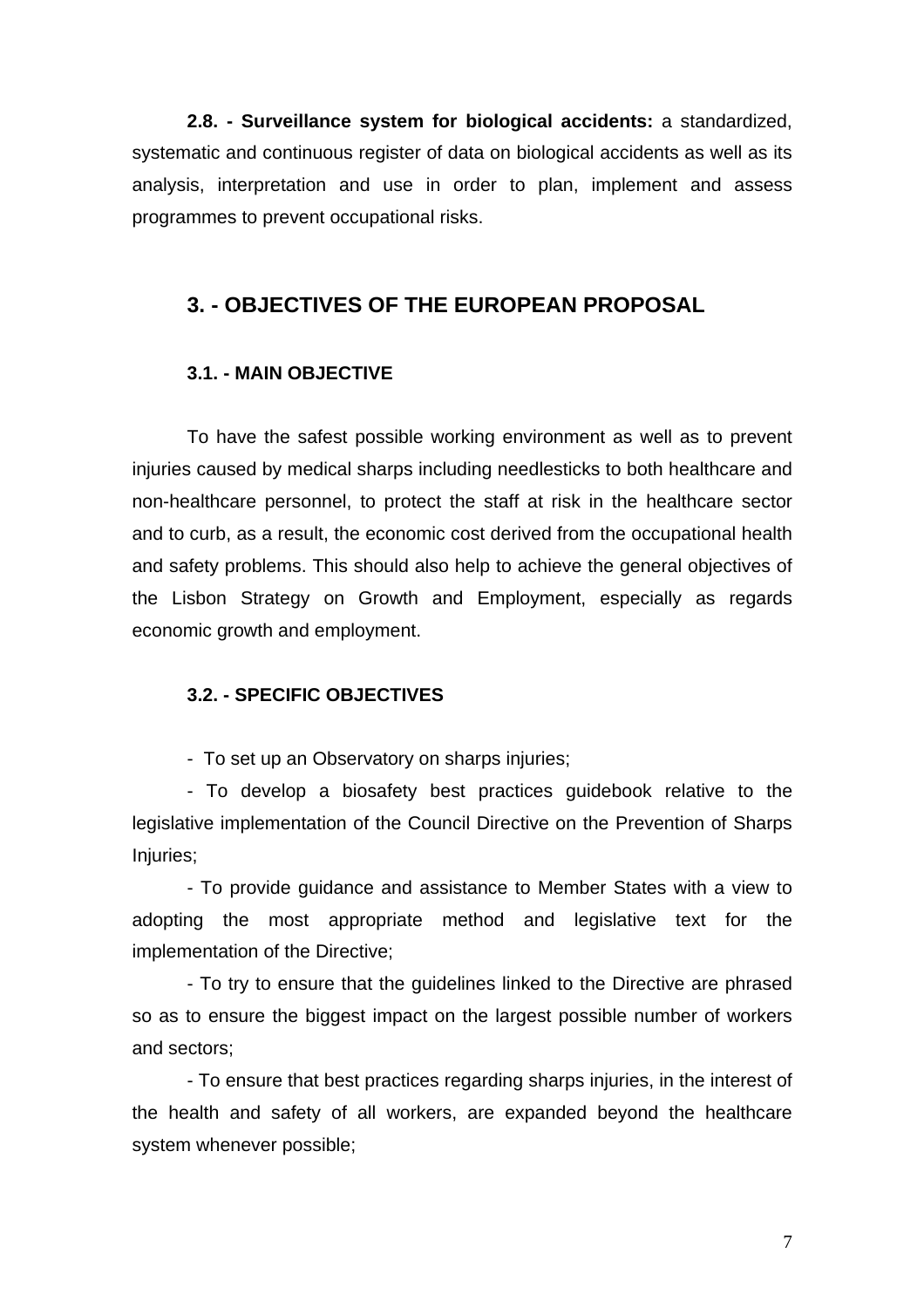- To devise programmes involving mentors for EU emerging States on the development of best practices for the implementation of the Directive;

-To create the European Biosafety Day to be celebrated every year.

### **4. - FIELD OF APPLICATION**

The biosafety best practices guidebook is aimed at those healthcare professionals, students, teachers, auxiliary staff, etc. who work in healthcare centres facing occupational risks directly or indirectly.

### **5. - REGULATION IN FORCE IN THE FIELD OF BIOSAFETY**

### **5.1. - EU REGULATION**

89/391/EEC Council Directive, of 12 June 1989, relative to the implementation of measures aimed at promoting the improvement of workers' health and safety at work establishes general preventive measures for the protection of their health and safety. It lays down the minimum requirements as regards, among other things, risk assessment and information, as well as training and consultation. In particular, Article 6 of the Directive establishes the general prevention principles which are mainly: «to avoid risks», «to combat risks at source» and «to replace what is dangerous with what entails little or no danger». Apart from Directive 89/391/EEC, some specific directives are also applicable to the prevention of infection risks of healthcare personnel as well.

Directive 2000/54/EC of the European Parliament and of the Council, of 18 September 2000, on the protection of workers against the risks of exposure to biological agents at work (seventh specific Directive pursuant to Part 1 of Article 16 of Directive 89/391/EEC) includes provisions aimed at preventing such risks and establishes the minimum specific requirements in this field. It also lays down the duties of employers as regards risk prevention. More specifically, in any activity entailing a risk of exposure to biological agents, the characteristics, the degree and the duration of the exposure of workers shall be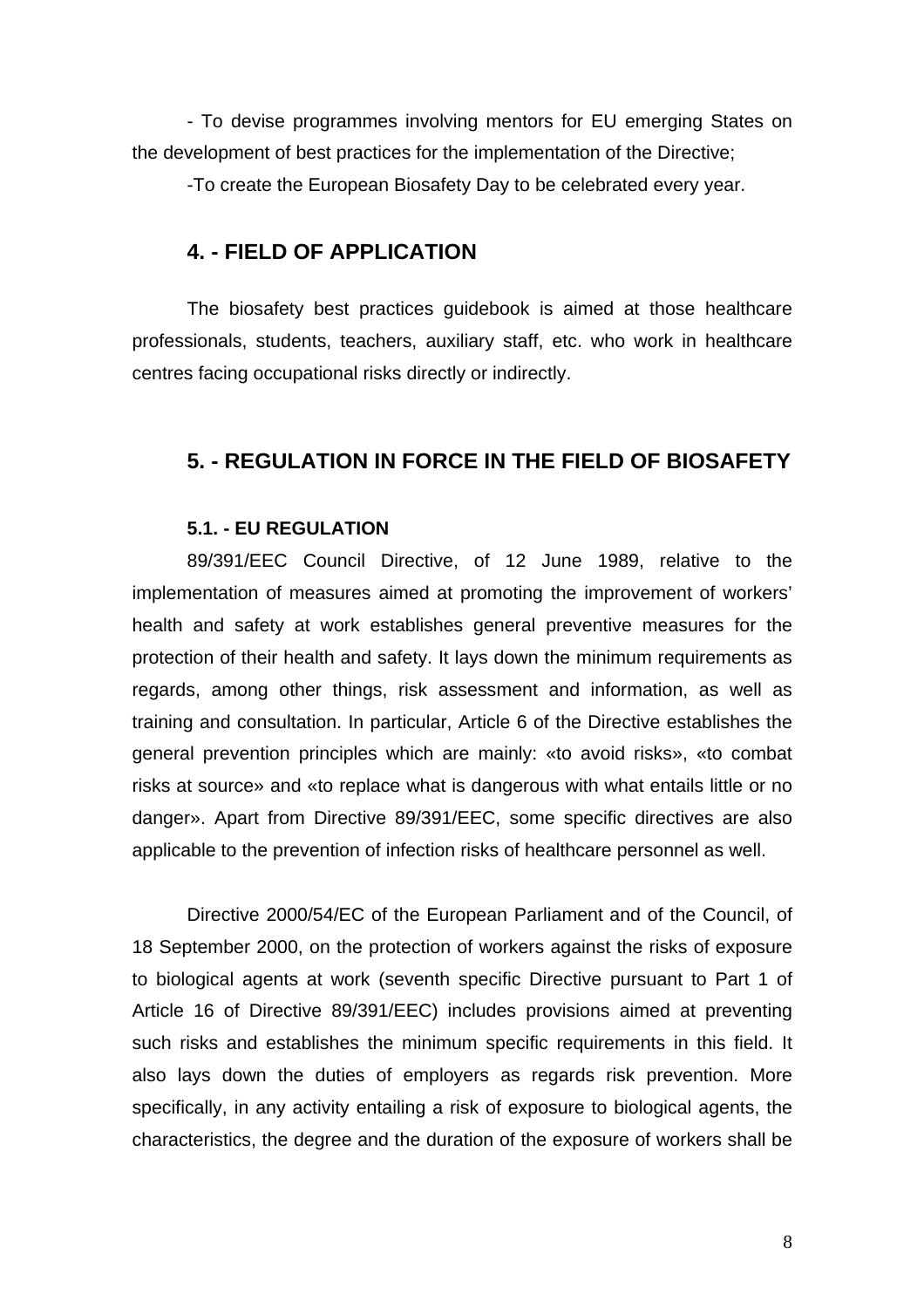established with a view to assessing the risks posed to their health and safety and identifying the adequate measures to be adopted.

Directive 89/655/EEC of the Council, of 30 November 1989, concerning the minimum health and safety requirements for the use of work equipments by workers at work (second specific Directive pursuant to Part 1 of Article 16 of Directive 89/391/EEC) (amended by Directives 95/63/EC8 y 2001/45/EC9) is aimed at improving the safety of workers who use work equipment, such as hospital medical equipment. Employers should use work equipment on the basis of the working conditions and the risk posed to workers with a view to eliminating or minimising such risks.

Directive 89/656/EEC of the Council, of 30 November 1989, concerning the minimum health and safety requirements for the use by workers of personal protective equipment (third specific Directive pursuant to Section 1 of Article 16 of Directive 89/391/EEC) establishes that personal protective equipment shall be used when risks cannot be avoided or sufficiently limited by technical means of collective protection or by measures, methods or procedures of work organization. All personal protective equipment shall be appropriate for the risks involved, without itself leading to any increased risk.

In addition, they must be appropriate to the existent conditions at the workplace and fit the user correctly.

It should also be highlighted that Annex I, Part II of Directive 93/42/EEC of the Council, of 14 June 1993, concerning medical devices, lays down that «the devices and manufacturing process must be designed in such a way as to eliminate or reduce, as much as possible, the risk of infection to the patient, the user and third parties. The design shall allow easy handling and, where necessary, minimise contamination of the device by the patient or vice versa during use» (point 8.1).

Any marketed product must have previously obtained the EC label certifying its compliance with the essential requirements of this Directive.

9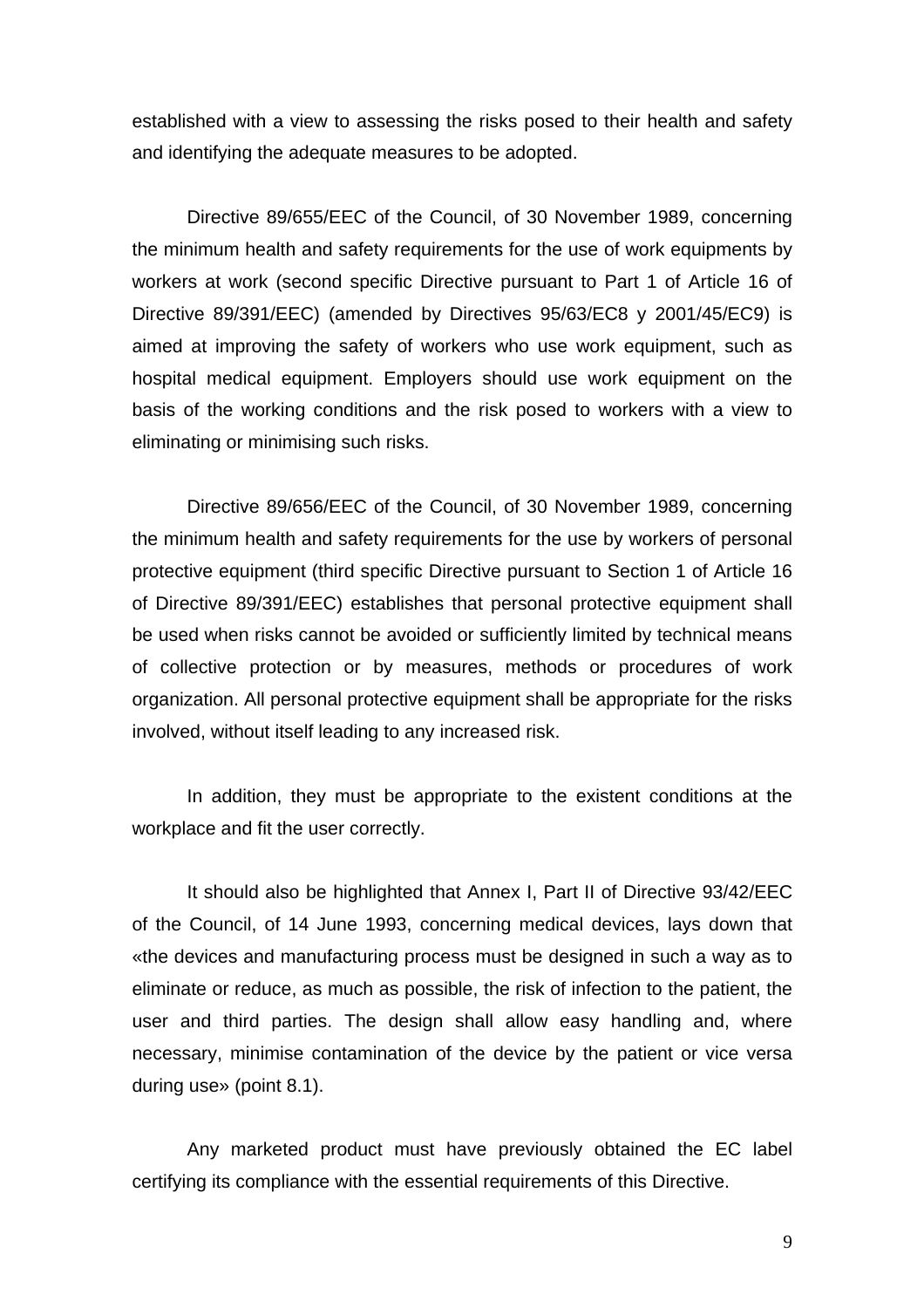#### **5.2. STATE OR REGIONAL REGULATION**

 There exists regulation at regional level laying down and implementing the relevant safety procedures and a surveillance system for biological accidents in different Regions of the Kingdom of Spain.

 This is the case of the Autonomous Region of Madrid, the Autonomous Region of the Balearic Islands, the Autonomous Region of Navarra, the Autonomous Region of the Canary Islands, the Autonomous Region of Castile La Mancha, the Autonomous Region of Galicia, the Autonomous Region of Catalonia and the Autonomous Region of Andalusia.

### **6. – LEGAL BASIS FOR THE EUROPEAN PROPOSAL**

The proposal is based on Article 139, Part 2, of the EC Treaty. Article 139, Part 2 establishes that the agreements reached by social partners at community level in the fields pursuant to Article 137 of the EC Treaty shall be applied, «at the joint request of the signing parties on the basis of a decision adopted by the Council following a proposal made by the Commission». It also lays down that «the Council shall decide by qualified majority except if the agreement under discussion has one or more provisions concerning some of the fields enshrined in Part 3 of Article 137, in which case the decision shall be taken by unanimity».

The aim of the Agreement reached by HOSPEEM and EPSU is to have the safest possible workplaces by avoiding medical sharps injuries (including needlesticks) to workers and protecting them at risk. Therefore it aims at ensuring «a concrete improvement in workplaces to protect the health and safety of workers», i.e. a field that abides by Article 137 of the EC Treaty and thus the Council can take a decision by qualified majority. Therefore Article 139, Part 2, of the EC Treaty is the appropriate legal basis for the proposal of the Commission.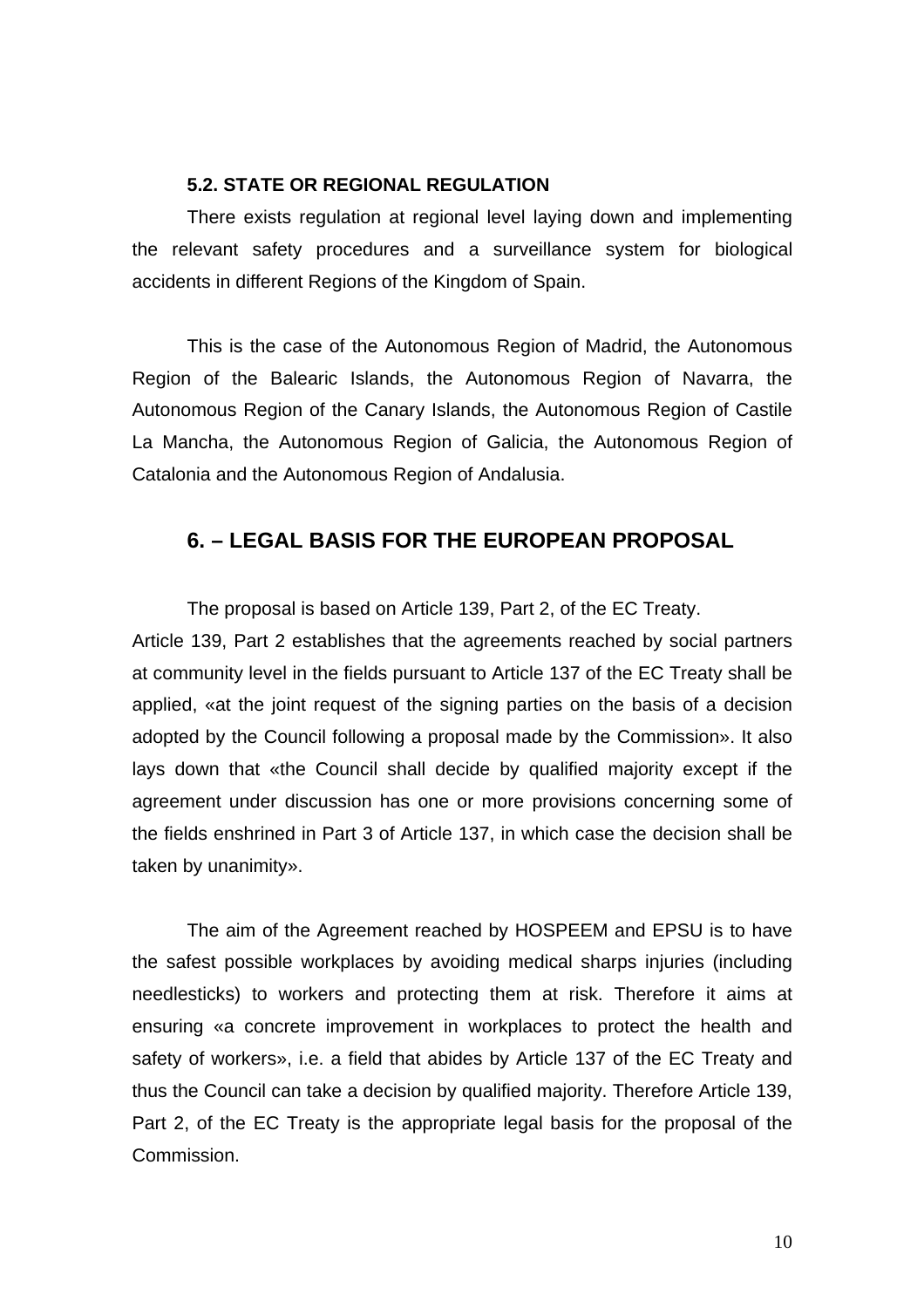This Article does not foresee the involvement of the Parliament in the legislative procedure. However, on the basis of previous commitments, the Commission shall inform the Parliament about its proposal so that the latter can - if it wishes to – submit an opinion to the Commission and to the Council. The same applies to the European Economic and Social Committee.

### **7. – ANALYSIS OF RISK FACTORS**

Risk factors are represented by all the elements, substances, procedures or human actions present in the working environment with the capacity to, one way or another, provoke injuries to individuals or material damages to the workplace. Such risks can be found at the source, the environment or the individuals, and their main feature is that they are easy to bring under control.

Biological factors are the ones that pose a higher risk to healthcare personnel though ergonomic and psychosocial risks can also affect the development of work.

#### **7.1. – ERGONOMIC RISKS**

Some examples of such risks could be poor illumination or poor design of the workplace and its furniture, as well as body postures and positions while performing tasks because they lead to errors as a result of lumbagos, inflammations, circulatory disorders, etc.

#### **7.2. - PSYCHOSOCIAL RISKS**

These risks are due to unexpected changes experienced by an individual in his/her working environment leading to health damage.

#### **7.3. - BIOLOGICAL RISKS**

However, biological risks are the most important ones among all the existent risk factors in the healthcare field due to the variety and great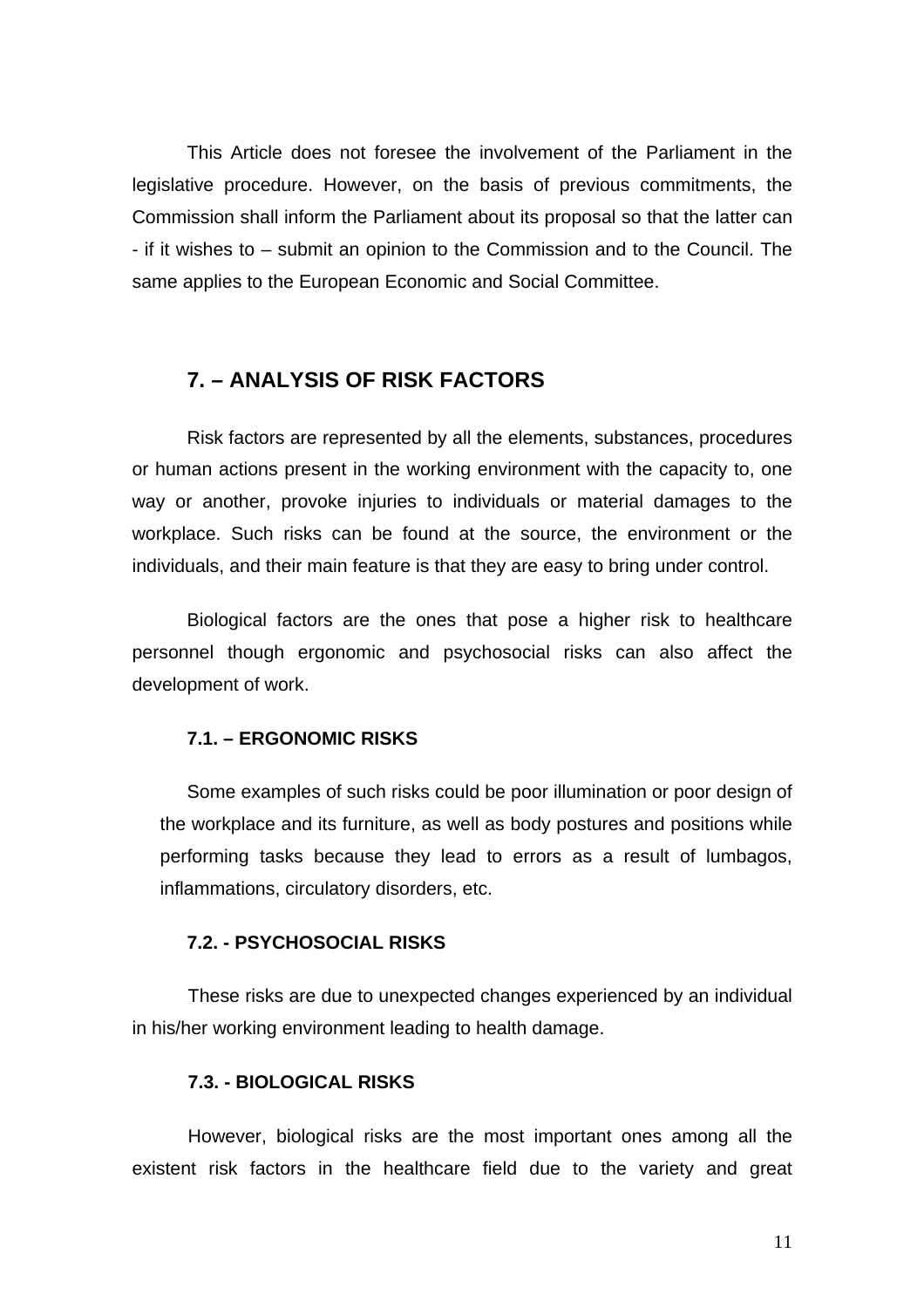aggressiveness of the microorganisms involved (bacteria, virus and fungus), which cause occupational accidents or diseases.

Among the variable dangerous risks healthcare personnel face – which are potentially lethal – the following can be highlighted: the risk of contracting infections due to the presence of pathogens at work or other non suspicious agents present in the samples received at labs. These agents pose a primary risk to the worker and sometimes to the community as well.

Biological risks lead to acute and chronic infections, to parasitism and to toxic and allergic reactions.

The following are considered to be among the most frequent causes of infection in healthcare personnel:

- Occupational accidents while manipulating devices;

- Negligence or incompliance with the relevant rules and procedures while manipulating devices;

- Unavailability of appropriate protection means;

- Personnel lacking adequate education and training;

- Time pressure / high working pace;

- Undertaking procedures or tasks in uncomfortable postures;

- Having to perform several tasks at the same time;

- The presence of colleagues sharing the same space while working;

- Lack of space at the workplace.

The following is the breakdown of these factors into the areas of work (medical, surgical, primary healthcare and general services) according to a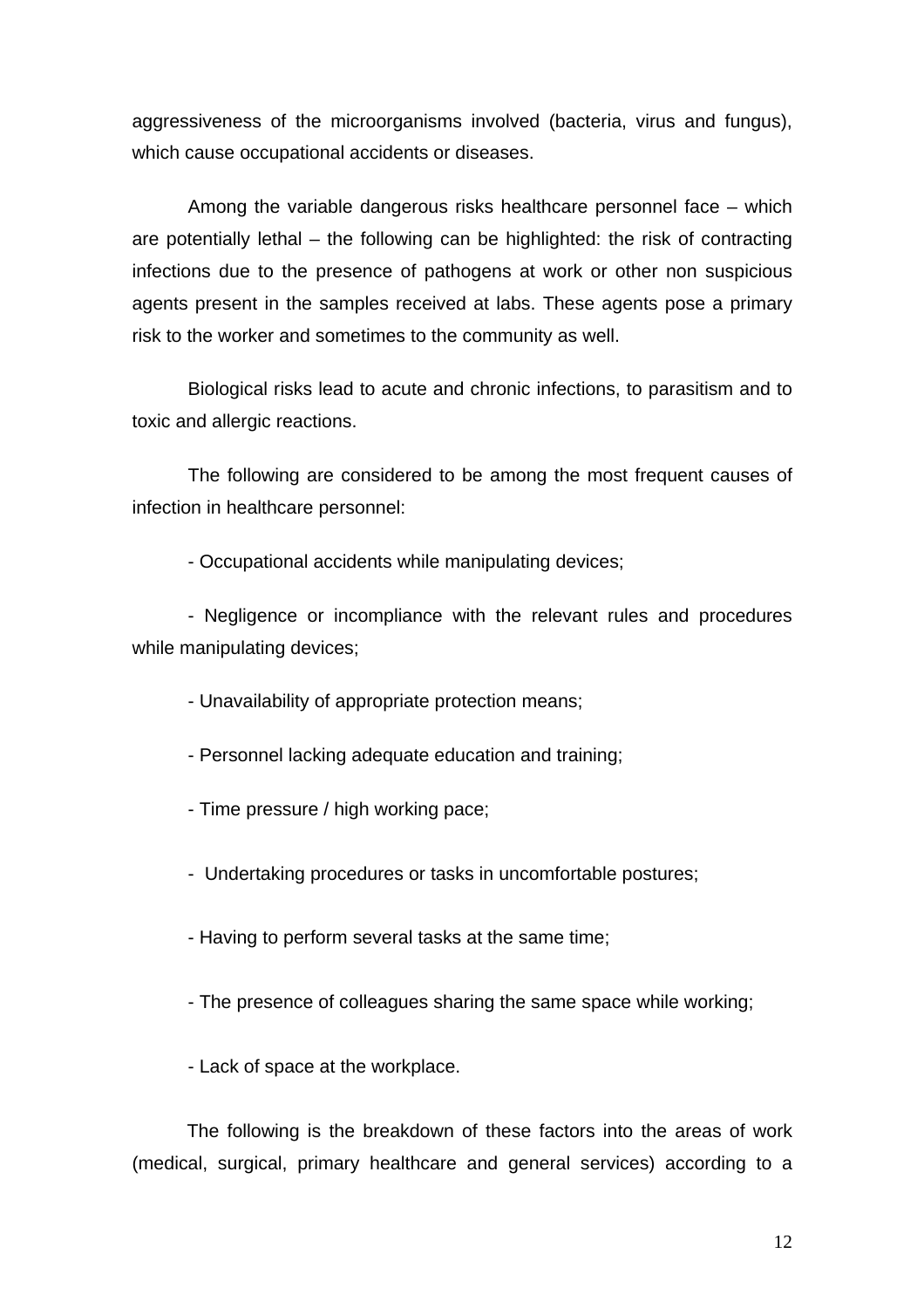research study carried out in the Autonomous Region of Madrid (Spain) during the years 2007, 2008 y 2009:

**As for medical specialties,** the most recurring factor contributing to accidents is time pressure. As regards the frequency, this factor was followed by: having to perform the task in uncomfortable postures, having to carry out many tasks at the same time, patients moving during the task, stress and lack of enough space at work.

**As for surgical specialties,** the most frequently mentioned factor was time pressure. This factor was followed by: having to perform the task in uncomfortable postures, the presence of colleagues sharing the same space at work, having to perform many tasks at the same time, stress and tiredness.

**As for primary healthcare,** the most frequently mentioned factor was having to perform the task in uncomfortable postures. The subsequent factors were: the patient moving while performing the task, lack of cooperation of the patient, time pressure and lack of safety garments / devices.

It should be highlighted that time pressure / high working pace is a widely notified factor in all areas of specialised healthcare (medical and surgical specialities as well as in other services) and in primary healthcare.

And concerning **healthcare personnel, nursing staff** together with nursing auxiliary personnel suffered 60% of sharps injuries. Medical personnel suffered 25% of such accidents and specialised lab technicians suffered 3% of them. The rest - 12% - was suffered by other healthcare professionals and nonhealthcare personnel working in the different centres.

83.7% of sharps injuries occurred in hands or fingers.

### **8. – BIOSAFETY PROGRAMME**

### **8.1. – PREVENTIVE ACTIONS IN BIOLOGICAL ACCIDENTS**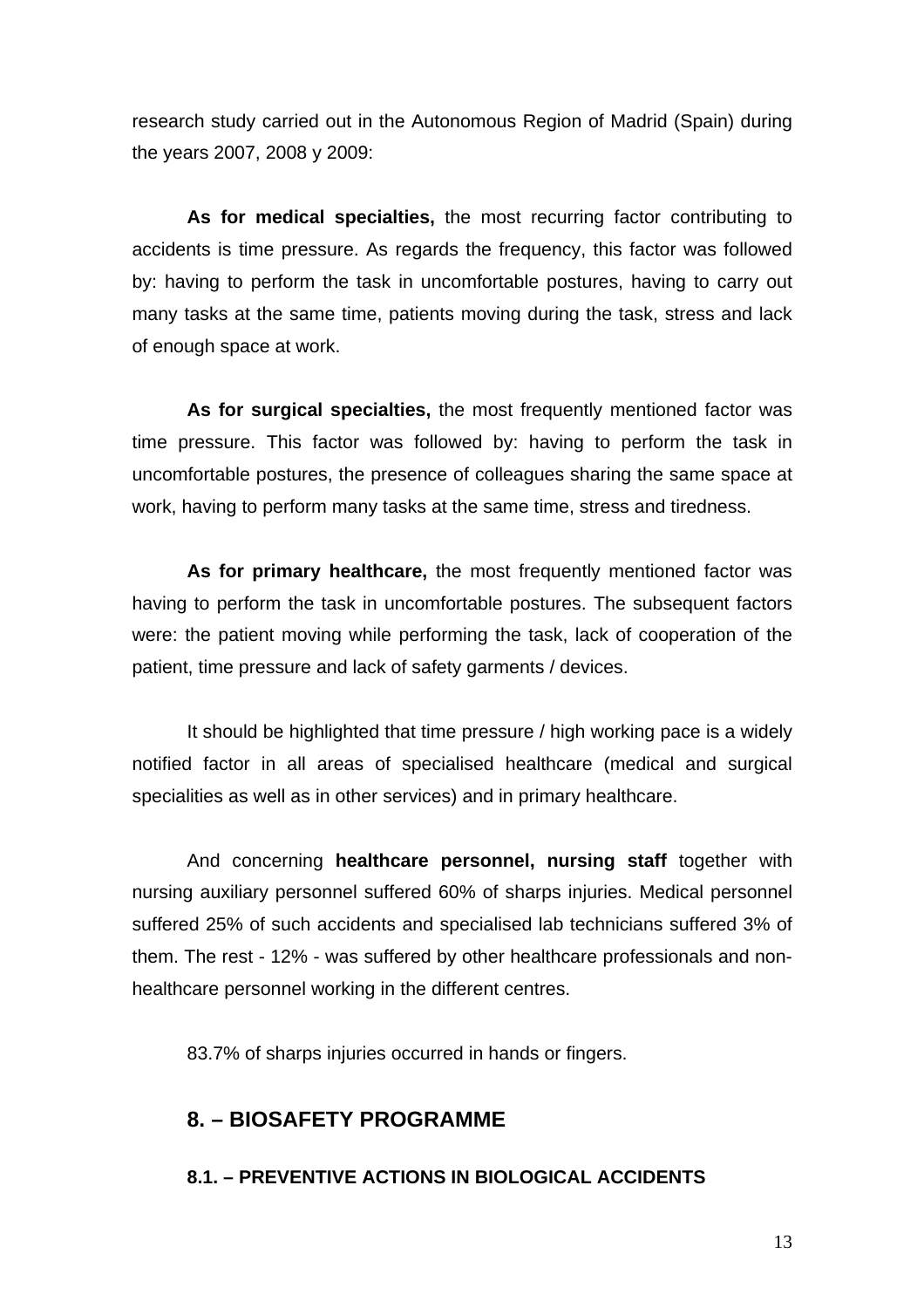Those in charge of healthcare centres shall adopt the necessary provisions to implement effectively the relevant actions aimed at reducing or eliminating the impact and seriousness of accidents involving biological agents.

To this end, the Services responsible for the Prevention of Occupational Risks shall implement actions considering the following activities:

To draft a protocol and plan all processes and actions relative to biological accidents;

To disseminate this action protocol to managers, services, workers and their representatives ensuring it is known throughout the hierarchical line;

To implement safety-engineered devices to prevent biological accidents;

Education, training and information of workers on the prevention of biological accidents putting special emphasis on the importance of complying with the universal precautionary measures;

To implement a surveillance system for biological accidents that enables a systematic and continuing assessment of such risks and of the preventive measures adopted;

To plan the necessary preventive measures for biological accidents including the relevant technique, work organization and conditions, as well as the impact of environmental factors on the workplace.

**8.2. Implementation of safety-engineered devices to prevent biological accidents** 

Those responsible for healthcare centres shall adopt the relevant preventive measures concerning biological accidents in accordance with the following general principles: avoid risks, assess unavoidable risks, take into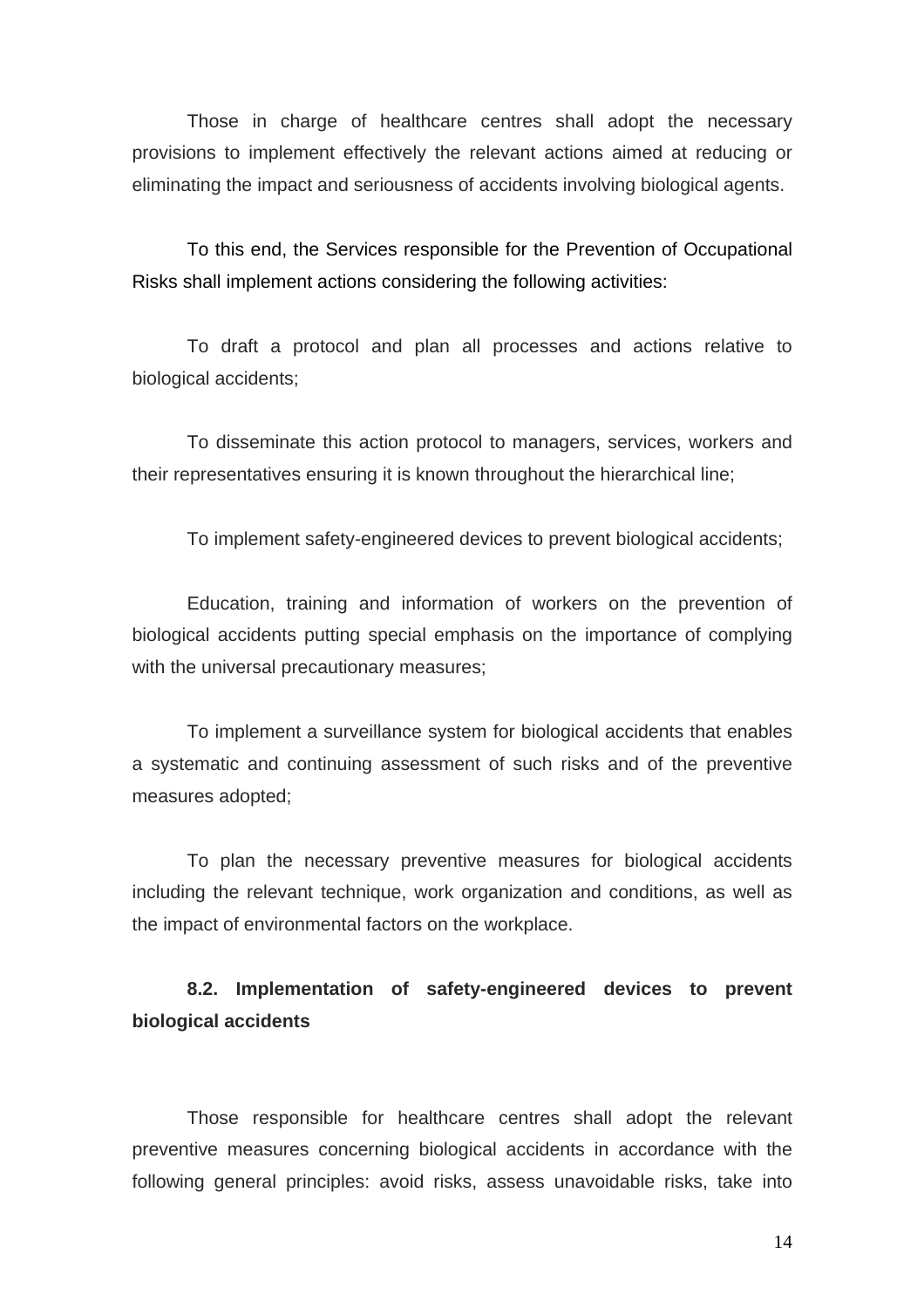account the evolution of techniques and replace what is dangerous with what poses little danger or no danger at all.

Those responsible for healthcare centres shall consult workers in due time before taking decisions on the introduction of new technologies. This consultation shall embrace all aspects concerning the potential consequences for the health and safety of workers relative to the choice of new equipment.

Those responsible for healthcare centres shall plan the introduction of such material gradually so that these new costs can be assumed according to the implementation timeline established.

This gradual implementation and replacement shall be carried out considering simultaneously the following two criteria:

- The impact of traditional devices in terms of frequency of inoculations attributed to them;

- The impact of traditional devices in terms of the potential seriousness of the inoculation. According to this criterion, in the first implementation phase, priority will be given to those devices that act directly on veins or arteries.

A list of safety-engineered products to be gradually implemented is included in **Annex 1**. This list is an orientation and shall be continuously updated in accordance with future technological developments.

Safety-engineered devices shall comply with the minimum requirements listed in **Annex 2.**

#### **8.3. - Education, training and information**

The epidemiology of occupational accidents due to accidental inoculations shall be known as well as the relevant costs.

15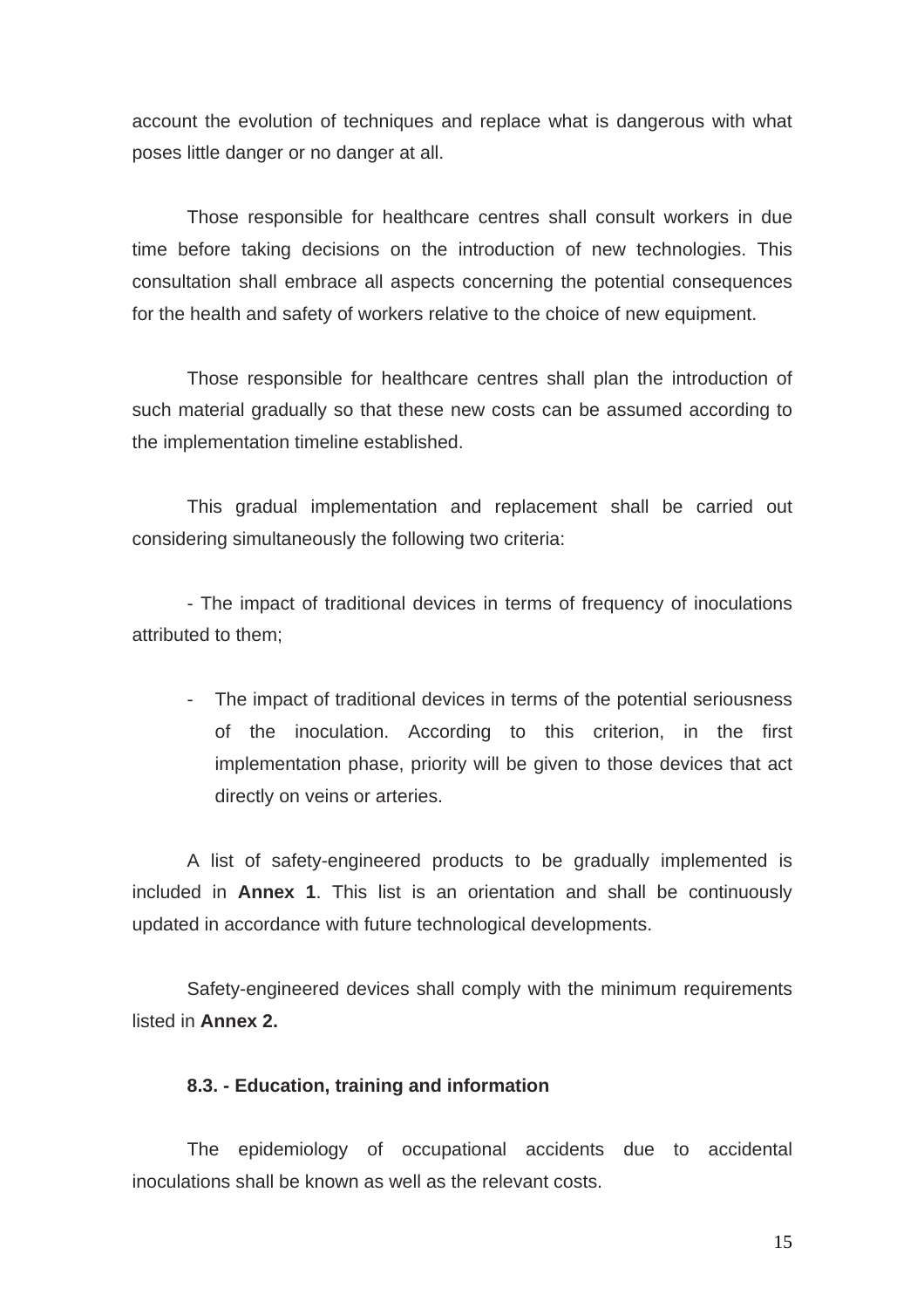The main national and international initiatives on the prevention of occupational risks due to accidental inoculations shall be known.

The key procedures and strategies to improve practice and safety in the working environment shall be known and acknowledged as well as the main features that safety-engineered devices should have in order to be eligible in calls for tenders.

Workers shall know how to use the main safety-engineered devices safely.

Workers shall know the normalized action protocol in force in case of biological accidents due to an inoculation.

Services responsible for the prevention of occupational risks in healthcare centres shall promote adequate measures to educate and train healthcare personnel in the use of safety devices and products, as well as to implement safer working practices.

In addition, such services shall promote educational programmes aimed at healthcare personnel with a view to identifying the risks associated with blood-borne pathogens, among others, and periodically remind the existing occupational risks. These programmes shall stress safe practices as regards safety and hygiene, as well as cleaning and decontamination of working places.

All this shall be developed in the framework of an education and training programme following at least the following indications:

- Key notions on biological risks. European regulation and State regulation if it exists;
- Best practices. Precautions. Active and passive protection measures;
- Action protocols for biological accidents. Study of costs;
- Descriptive study on biological accidents;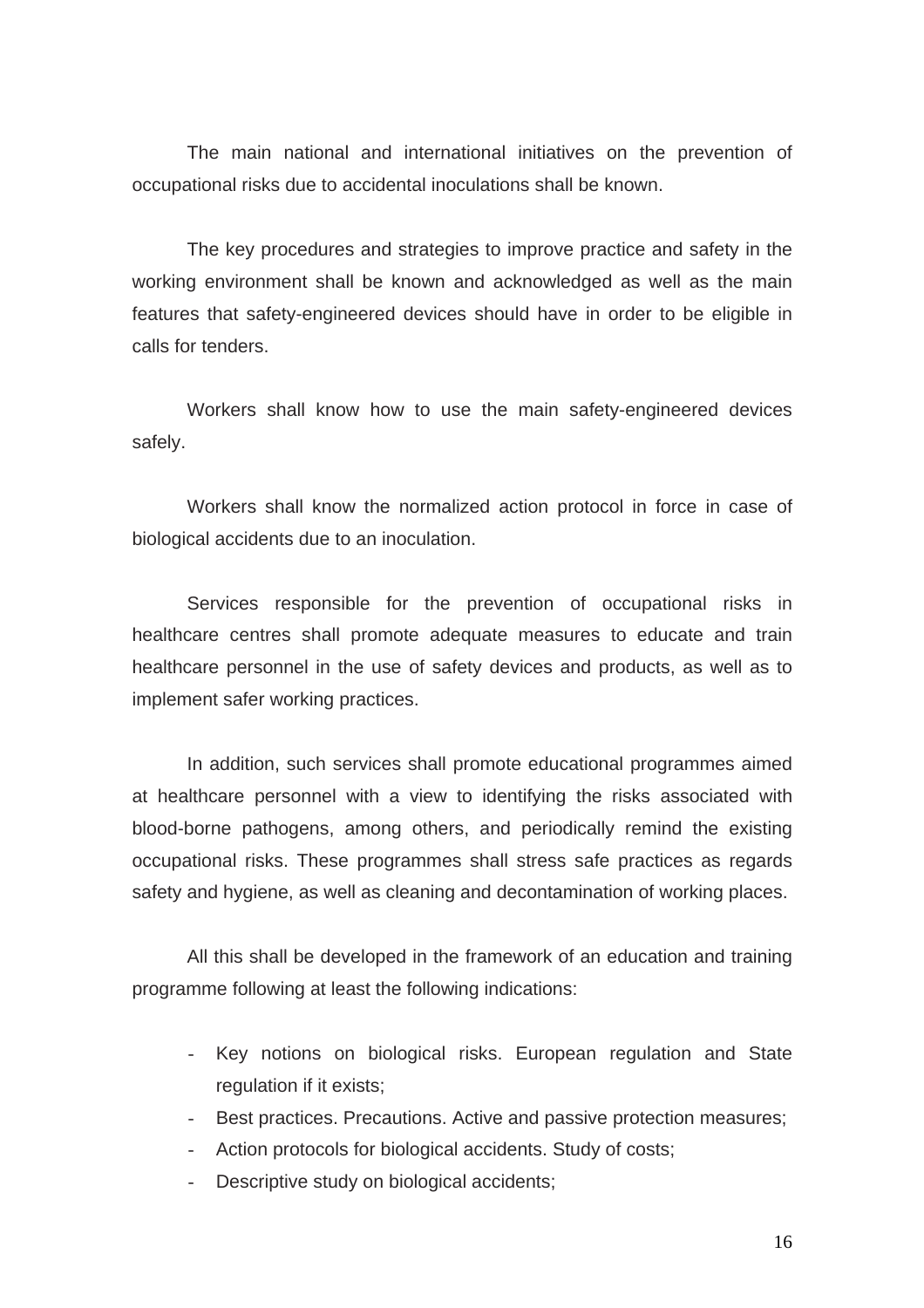- Actions by hospital centres, healthcare centres and others, as well as by the Ministry of Health, with a view to avoiding accidental inoculations;
- Waste management;
- Analysis of safety-engineered devices. Education and training workshop;

All professionals at risk of exposure to biological agents shall receive all the relevant information on the prevention of occupational risks as required by the applicable legislation.

Professionals' representatives shall participate in this education and training process through their associative, corporate and representative organizations.

### **8.4. – Surveillance system for biological accidents in healthcare centres**

Healthcare centres, through the Services responsible for the Prevention of Occupational Risks, shall implement a register of biological accidents according to the indications provided by the competent authorities. This standardized register shall include the time and space variables of the accident, the material agent, the injury mechanism and the contributing or concurring factors.

The Services responsible for the prevention of occupational risks shall keep this information, send it to the European Observatory on Sharps Injuries, undertake an epidemiological analysis and disseminate the outcome ensuring the following principles:

- Do not apply or use the data for any other aim than for epidemiological surveillance purposes;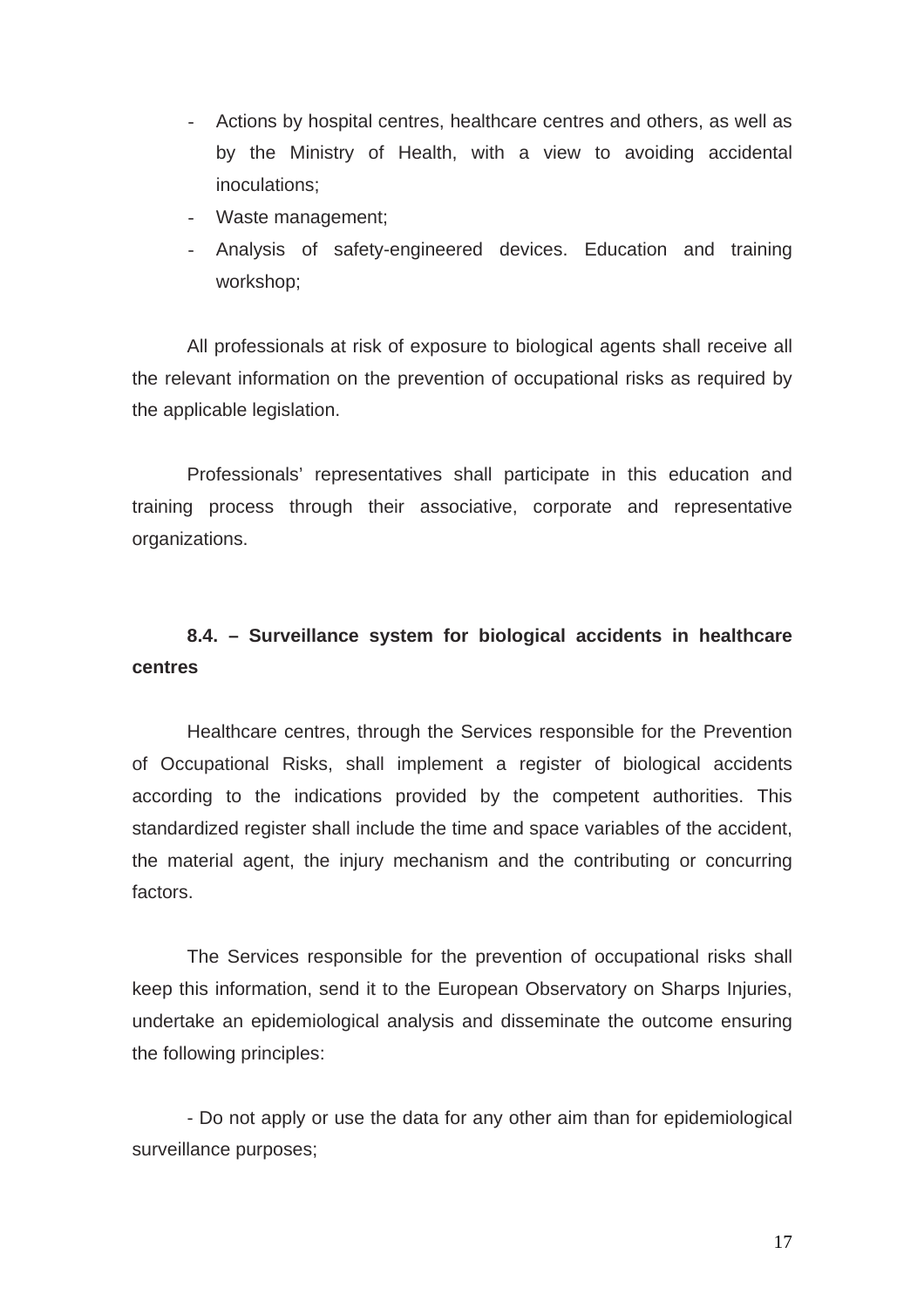- Do not distribute copies of individual data to third parties, either completely or partially;

- Adopt the high level safety measures implemented in their healthcare centre;

- Do not identify individually workers who have suffered an injury;

- Adopt the necessary technical and organizational measures to ensure data security and prevent data alteration, loss, treatment or unauthorised access;

- Always publish the data in an aggregated manner.

#### **8.5. – Actions in case of biological accident**

#### **8.6. – Actions in case of infected material spillages**

 When infected or potentially infected material is spilled, the professional shall put on gloves and cover the spilled fluid with absorbent paper, put decontaminating solution around it and conclude the process by putting decontaminating solution on the paper and letting it work for 10 minutes.

 Use dry and clean absorbent paper to lift the material and throw it into the contaminated waste container for its subsequent elimination. The surface shall be rinsed with decontaminating solution.

 The use of alcohol is not recommended since it evaporates quickly and coagulates superficial organic rests without penetrating into them.

 Gloves should be worn during the whole disinfection process and contact with the spilled and disinfected material should be avoided.

Sharps injuries and contaminated skin due to splashes of infected material shall be washed with plenty of water and disinfecting soap. Bleeding of the wound shall be favoured.

 If a worker suffers a parenteral infection or his/her the mucous membranes get infected by blood or body fluids, the material in question shall be identified and the presence of virus or antibodies shall be determined if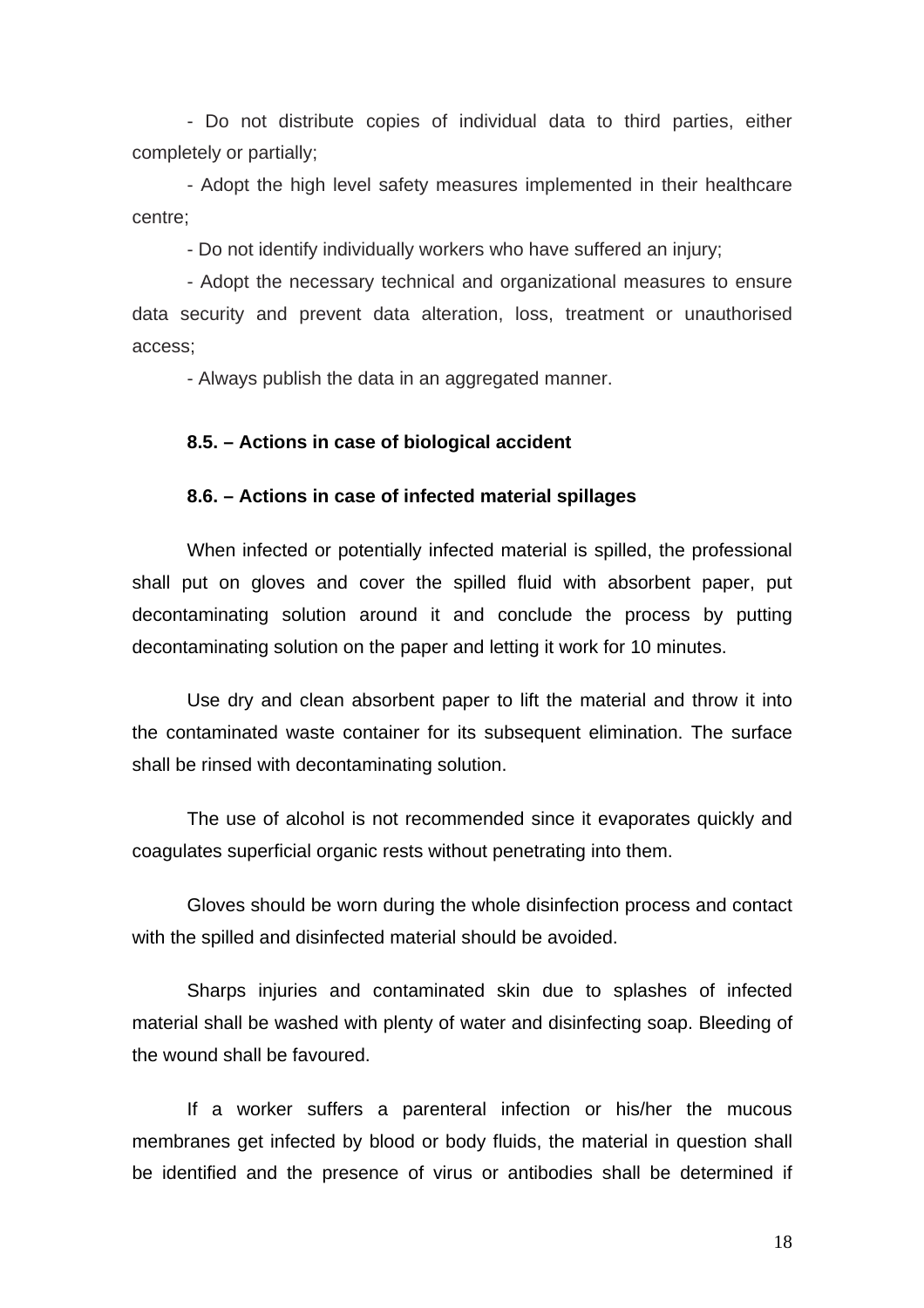possible. The worker in question shall notify any acute fever disease that occurs within twelve weeks of the exposure.

#### **8.7. – Proper use of protective elements**

 Latex gloves shall be worn in all procedures involving the manipulation of biological materials or were the risk of exposure to blood or fluid exists. Gloves shall also be worn in the processes for the decontamination and disposal of contaminated rests.

 Once contaminated, gloves shall be properly disposed of and replaced by another pair. Contact with eyes, nose or skin should always be avoided.

Masks should be used in procedures involving the risk of biological material splashing to mouth and nose mucus.

#### **8.8. - Management and disposal of contaminated waste**

All the equipment used (needles, cannulas, tubes, etc.) shall be put in a sharps resistant metal or plastic container. Wide containers with rigid or semirigid walls and safety lid for their subsequent destruction and with decontaminating liquid shall be preferred. In addition, containers shall be put in the working place. Material shall be disinfected with chemicals before cleaning it and putting it in the autoclave.

### **10. - CONCLUSIONS**

Around 75% of accidental inoculations can be avoided through several simultaneous preventive strategies.

On the other hand, replacing traditional sharps by safety-engineered devices would prevent part of these accidents.

In addition to this principle of preventive action consisting in replacing what is dangerous by what is little dangerous, best practices should be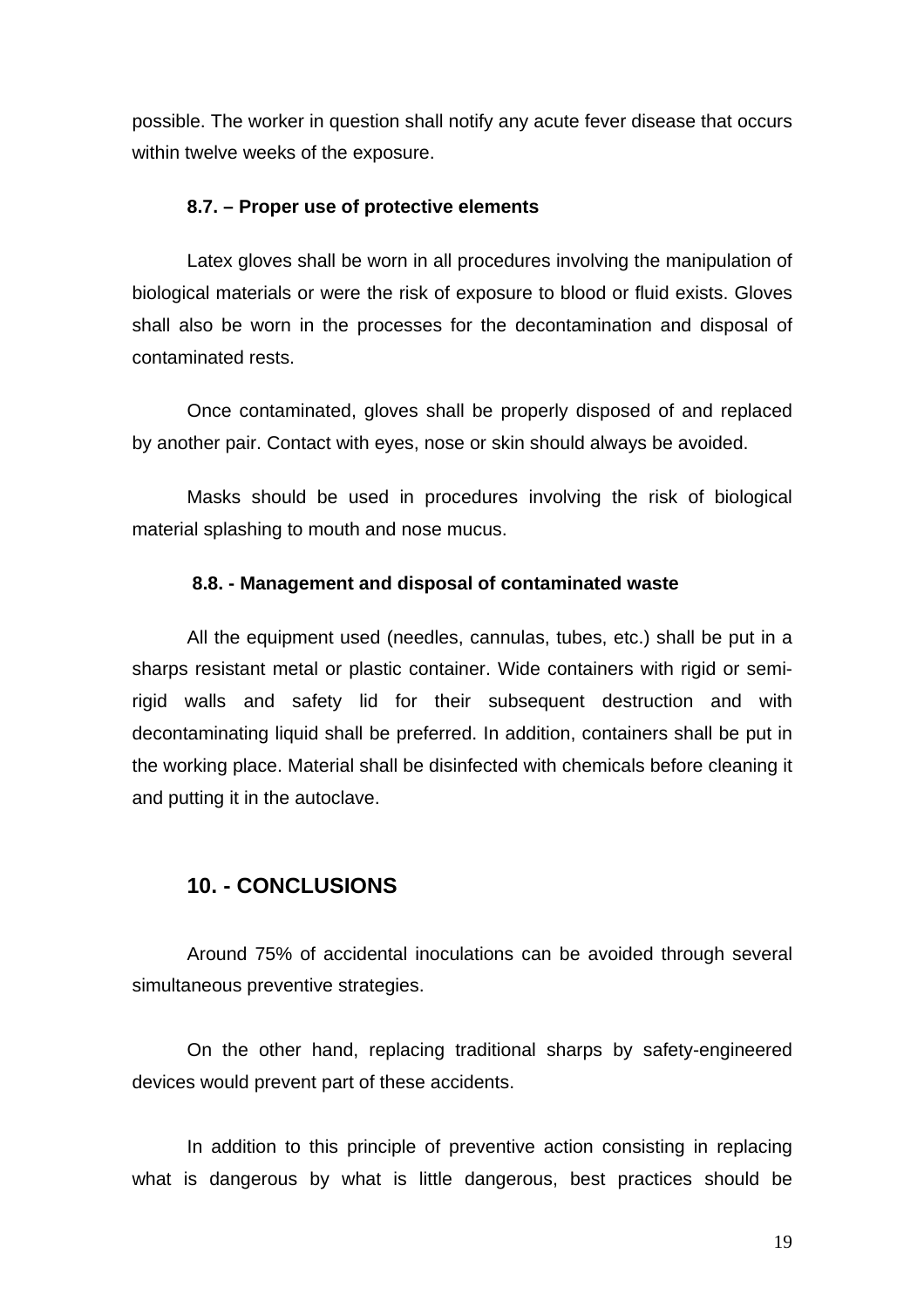promoted systematically and continuously, as well as education, training and the provision of information; workers should be involved in the preventive strategies; safe working methods should be implemented and working settings should be improved

It is unlikely that an isolated action has a clear impact on decreasing the accidents toll and therefore this issue should be tackled in a fully comprehensive way.

Finally, including preventive measures and a systematic notification and analysis of accidental inoculations allows to: know the magnitude of the problem, analyse trends, assess concrete measures and actions and implement preventive policies aimed at improving working conditions as well as the health and safety of workers.

### **11. - BIBLIOGRAPHY**

### **ANNEX I**

### **INDICATIVE TABLE OF SAFETY PRODUCTS**

#### **Safety-engineered devices**

- Safety needles adaptable to blood extraction systems with vacuum tubes
- Covers for vacuum extraction
- Adaptors for multiple extraction vacuum systems
- Safety peripheral catheters.
- Simple and bifurcated safety valves for catheters
- Hypodermic safety needles
- Syringes with safety needle for gasometry purposes
- Needles with extraction flaps
- Needles with safety flaps for peripheral cannulas
- Safety needles for arteriovenous fistulas
- Safety needles for reservoirs
- Blunt needles
- Insulin syringe with a safety needle embedded